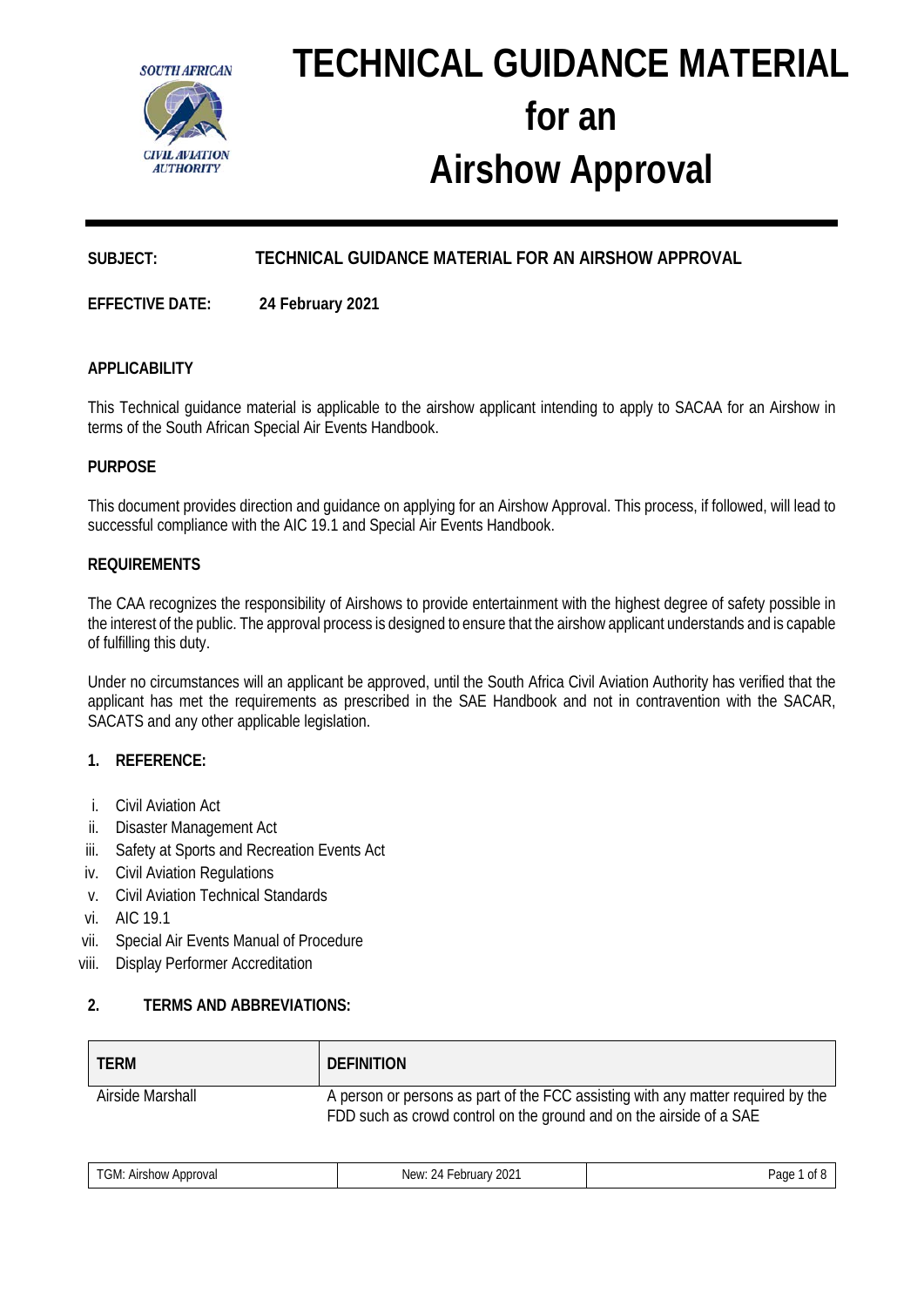| <b>TERM</b>                                | <b>DEFINITION</b>                                                                                                                                                                                                                                                                                                                                            |                                                                              |
|--------------------------------------------|--------------------------------------------------------------------------------------------------------------------------------------------------------------------------------------------------------------------------------------------------------------------------------------------------------------------------------------------------------------|------------------------------------------------------------------------------|
| <b>Advisory Flight Information Service</b> | The person or persons approved to conduct a flight information service, and to<br>advise on any conditions relevant to arriving and departing aircraft.                                                                                                                                                                                                      |                                                                              |
|                                            | Also, to advise all pilots on any restrictions, heights or distances as per the FDD's<br>instructions as determined or deemed necessary during the pre-event audit and<br>safety briefing by the safety officer or at any other time during an event.                                                                                                        |                                                                              |
| Air Traffic Control                        | The person or persons appointed by an approved ATS to control aircraft arrivals,<br>start clearances, departures and to maintain safe separations.                                                                                                                                                                                                           |                                                                              |
|                                            | Also, to maintain any restrictions, heights or distances, as per the FDD's<br>instructions as determined or deemed necessary during the event audit and safety<br>briefing by the FDD/FDSO or at any other time during an event.                                                                                                                             |                                                                              |
| Crowd Line                                 | The forward edge of the areas intended for spectators or car parks to which the<br>public has access during a Flying Display.                                                                                                                                                                                                                                |                                                                              |
| Display Authorisation                      | A SACAA issued document detailing the types or groups of aircraft in which a pilot<br>is authorized to display, together with any limitations or specific endorsements.                                                                                                                                                                                      |                                                                              |
| <b>Display Line</b>                        | A line defining the closest a display aircraft may fly parallel to or approach the<br>Crowd Line.                                                                                                                                                                                                                                                            |                                                                              |
| Event Organiser or Applicant               | The Organiser of an event.<br>a.                                                                                                                                                                                                                                                                                                                             |                                                                              |
|                                            | b.<br>an agent or nominated persons other than the organiser.                                                                                                                                                                                                                                                                                                | The organiser remains the applicant, even if the application is submitted by |
|                                            | The event organiser remains the accountable person responsible for all matters<br>related to the event, legal and regulatory compliance, safety and risk to<br>participants, officials and members of the public be they spectators or otherwise.                                                                                                            |                                                                              |
| <b>Flying Control Committee</b>            | A committee or group reporting to the FDD to advise and assist with the<br>management, observe and communicate all flying display and airside safety<br>matters to the FDD during the event.                                                                                                                                                                 |                                                                              |
| <b>Flight Display Director</b>             | A person accredited by ASSA and appointed by the organiser, responsible to                                                                                                                                                                                                                                                                                   |                                                                              |
| (Airside Flying Safety Director)           | manage, implement and oversee all airside aviation activities, displays and safety<br>standards at a special air event, in cooperation with the FCC which includes but<br>is not limited to the FDSO, ATC, EMS, Fire, Airside Marshalls, program director,<br>ramp controller etc.                                                                           |                                                                              |
| <b>Flight Display Safety Officer</b>       | A person accredited by ASSA appointed by the FDD and responsible for<br>observing all active flying displays and communicating applicable matters to the<br>flying display pilots once the display box has been handed over to the FDSO, as<br>part of the FCC and reporting to the FDD                                                                      |                                                                              |
| <b>Flying Display</b>                      | Any flying activity deliberately performed for the purpose of providing an exhibition<br>or entertainment, at an airfield open to the public, irrespective whether there is a<br>gate charge or not.                                                                                                                                                         |                                                                              |
| Flight Line Aircraft Parking Area          | A park for aircraft to which the public has no access.                                                                                                                                                                                                                                                                                                       |                                                                              |
| <b>Hard Deck</b>                           | The minimum height determined by the FDD, that any pilot of a display aircraft<br>may fly during and event or display, i.e. All pilots incl zero ft rated pilots will deem                                                                                                                                                                                   |                                                                              |
| <b>Pleasure Flights</b>                    | the hard deck as zero ft and adjust their approved display heights accordingly<br>Any passenger flight starting from, or arriving at, the display site purely for the<br>purpose of a Pleasure Flying.                                                                                                                                                       |                                                                              |
| Program Director                           | A person as part of the FCC reporting to the FDD to manage, monitor and adjust<br>the aviation display program to ensure the efficient and timely continuation of the                                                                                                                                                                                        |                                                                              |
| Ramp Controller                            | flying displays,<br>The person as part of the FCC reporting to the Program Director to manage and<br>communicate all matters, including changes, advancements, delays, cancelations<br>and the continuous progress of the flying display program to ensure the timely and<br>correct standby, strap-in and display time slots for all flying display pilots. |                                                                              |
| TGM: Airshow Approval                      | New: 24 February 2021                                                                                                                                                                                                                                                                                                                                        | Page 2 of 8                                                                  |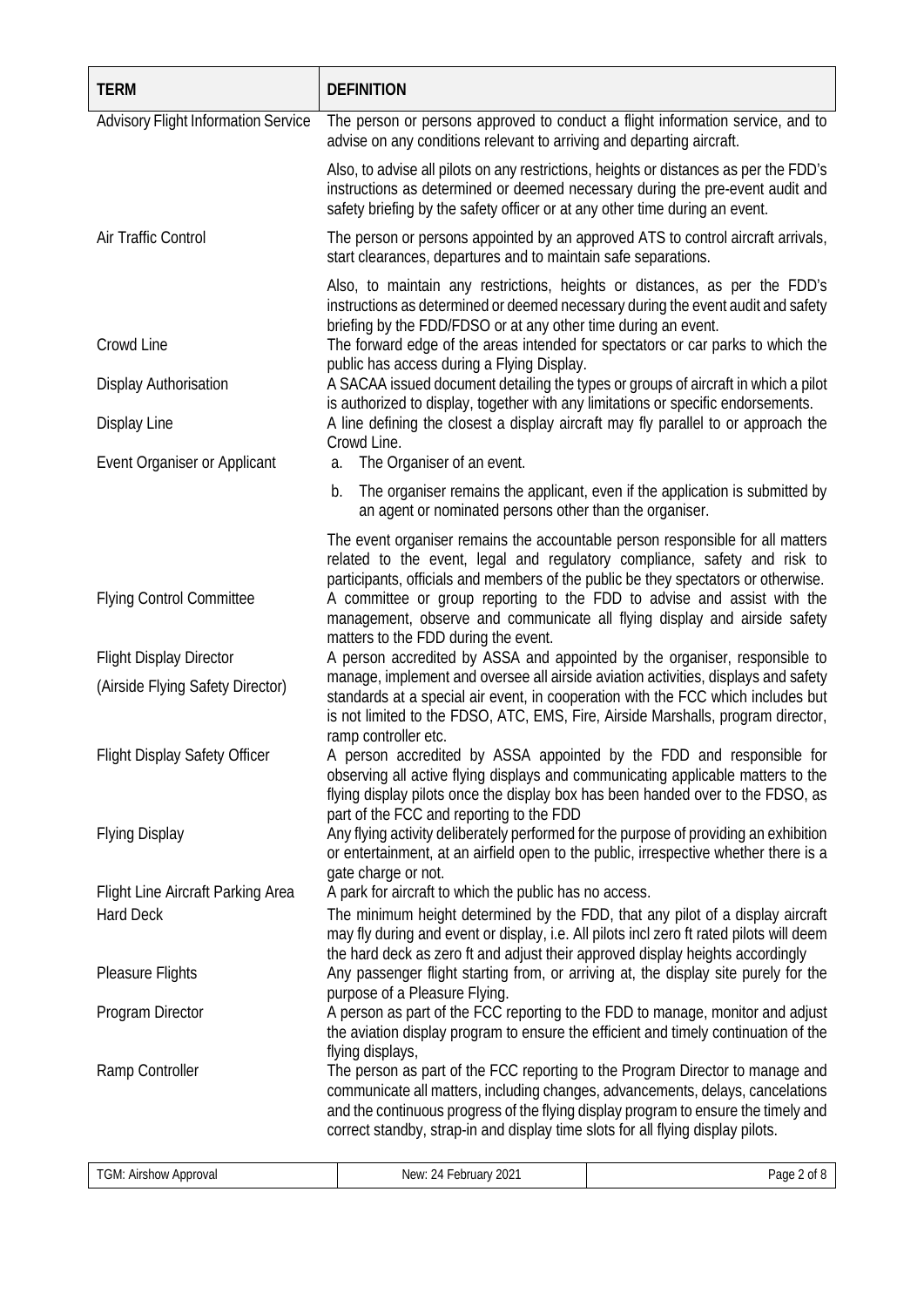| <b>TERM</b>                                              | <b>DEFINITION</b>                                                                                                                                                                     |  |
|----------------------------------------------------------|---------------------------------------------------------------------------------------------------------------------------------------------------------------------------------------|--|
| Skills Levels for Authorisation of<br>Aerobatic Displays | The skill levels are as defined by the Sport Aerobatic Club of SA, or by an<br>approved ATO or the South African Air Force.                                                           |  |
|                                                          | The skill levels used on Display Authorisations, are:                                                                                                                                 |  |
|                                                          | Sportsman, Intermediate, Advanced, Unlimited                                                                                                                                          |  |
| Spectator                                                | Note: Included are categories for vintage, military, fast jet and aerobatic aircraft.<br>Any person attending a Flying Display and remaining in the areas set aside for<br>the public |  |
| <b>Static Aircraft Park</b>                              | Park for aircraft to which the public has access, where there will be no aircraft<br>movements or engines running for the duration of the event.                                      |  |

| <b>ABBREVIATION</b> | <b>DESCRIPTION</b>                              |
|---------------------|-------------------------------------------------|
| <b>AFIS</b>         | <b>Advisory Flight Information Service</b>      |
| <b>AIC</b>          | <b>Aeronautical Information Circular</b>        |
| AIP                 | <b>Aeronautical Information Publication</b>     |
| <b>AIRAC</b>        | Aeronautical Information Regulation and Control |
| <b>ASSA</b>         | Air Show South Africa                           |
| <b>ATC</b>          | Air Traffic Control                             |
| <b>ATNS</b>         | Air Traffic and Navigation Services             |
| CAMU                | Central Airspace Management Unit                |
| CAR                 | Civil Aviation Regulations                      |
| CATS                | Civil Aviation Technical Standard               |
| DA                  | <b>Display Authorisation</b>                    |
| <b>DCA</b>          | Director of Civil Aviation                      |
| E: ASO              | <b>Executive: Aviation Safety Operations</b>    |
| EO                  | <b>Event Organiser</b>                          |
| <b>FCC</b>          | <b>Flying Control Committee</b>                 |
| <b>FDD</b>          | <b>Flight Display Director</b>                  |
| <b>FDSO</b>         | Flight Display Safety Officer                   |
| <b>FUA</b>          | Flexible Use of Airspace                        |
| GAD                 | <b>General Aviation Department</b>              |
| GAI                 | <b>General Aviation Inspector</b>               |
| <b>JOC</b>          | Joint Operations Command                        |
| M: GA               | Manager: General Aviation                       |
| <b>MSA</b>          | Motorsport South Africa                         |
| PD                  | Program Director                                |
| <b>SACAA</b>        | South African Civil Aviation Authority          |
| <b>SAE</b>          | Special Air Event                               |
| <b>SAE HANDBOOK</b> | Special Air Event Handbook                      |
| <b>SAPS</b>         | South African Police Service                    |
| <b>SASREA</b>       | Safety at Sports and Recreational Events Act    |
| SM: GA              | Senior Manager: General Aviation                |
| <b>TGM</b>          | <b>Technical Guidance Material</b>              |
| VOC                 | Venue Operations Command                        |

| TGM:<br>Approval<br>. Airshow | $\overline{\phantom{0}}$<br>$202$ <sup>-</sup><br><b>February</b><br><b>New</b><br>Ά.<br><b>NCM</b><br>∸<br>_____<br>. | Pane<br>. Of<br>uuu<br>. . |
|-------------------------------|------------------------------------------------------------------------------------------------------------------------|----------------------------|
|                               |                                                                                                                        |                            |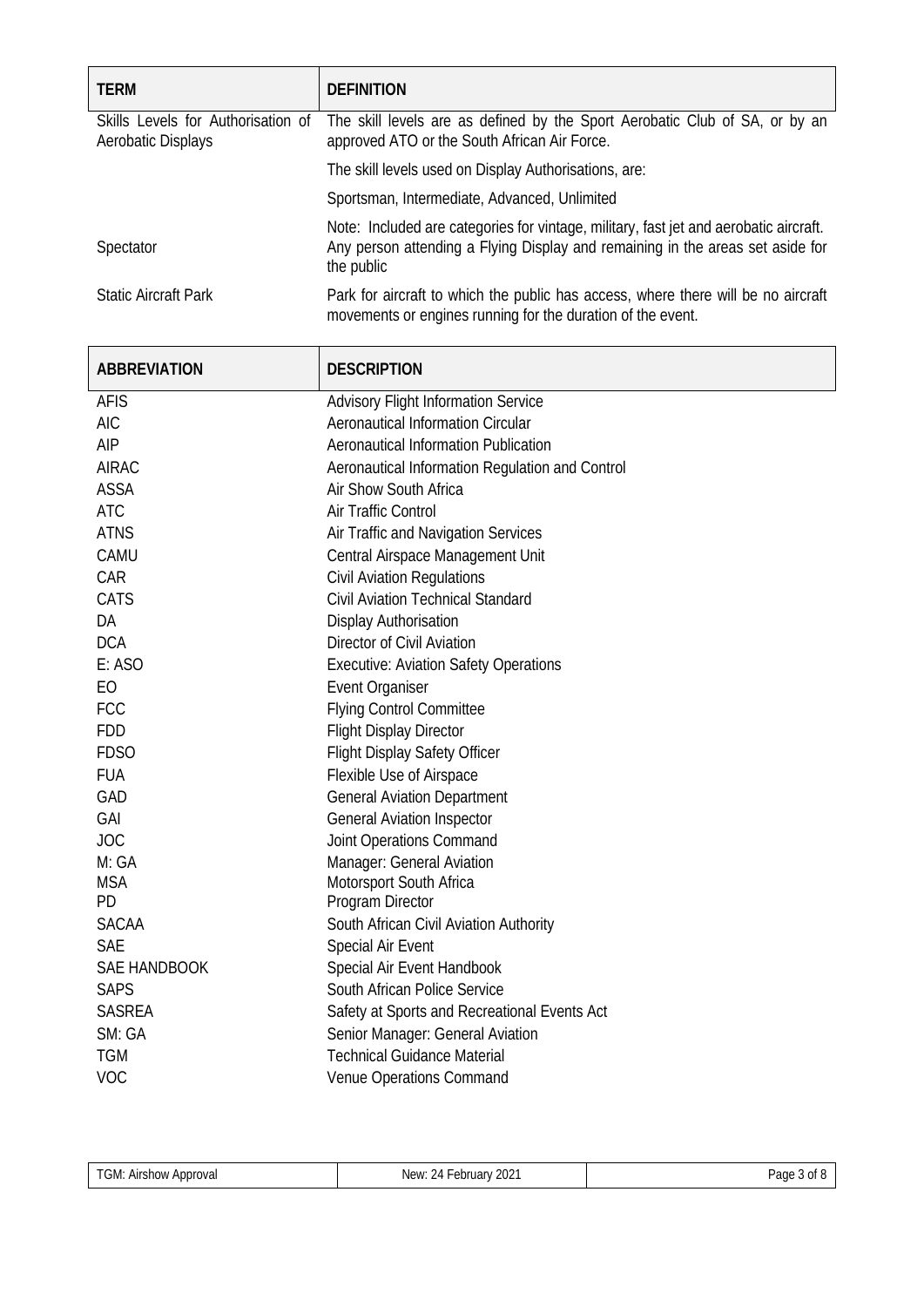# **3. GENERAL**

## **3.1. APPROVAL OF AN AIRSHOW**

Applicants requesting approval to hold an Airshow in terms of the SAE Handbook will be requiring an Airshow permit from SACAA. The approval process described in this TGM is for an applicant seeking an Airshow permit in terms of the South African SAE Handbook.

# **3.2. TIMELINE AND ADMINISTRATIVE REQUIREMENTS FOR SPECIAL AIR EVENTS**

There are timeline deadlines for documents to reach SACAA offices in the airshow approval process. Each deadline is described in sufficient detail to provide a general understanding of the entire approval process in this TGM. The timeline deadlines are as follows:

- 
- 1) 160-day deadline<br>2) 150-day deadline 2) 150-day deadline<br>3) 120-day deadline
- 
- 3) 120-day deadline<br>4) 90-day deadline 4) 90-day deadline
- 5) 60-day deadline
- 6) 30-day deadline
- 7) 14-day deadline

In some cases, the guidance and suggested sequence of events may not be entirely possible. In such situations, the SACAA and the applicant should proceed in a manner that considers existing conditions and circumstances.

#### **4. No later than 160 day prior to airshow**

**4.1.** Confirmation of proposed date

Due to industry limited resources (display pilots, safety officers etc.), it is advisable to enquire about that the proposed date for the airshow to ensure that it does not conflict with any other airshow.

**4.2.** Flexible use of airspace

Upon confirmation of the date, the applicant is required to apply for flexible use of airspace from the Central Airspace Management Unit (CAMU). The application to CAMU should be made within the AIRAC Cycle (refer to SACAA website for AIRAC cycle calendar<http://www.caa.co.za/Pages/Aeronautical%20Information/AIRAC-dates.aspx> ). This is required to change airspace and to have the airshow published on an AIP Supplement.

The applicant may apply for FUA on the ATNS website[: https://www.atns.co.za/fua.php](https://www.atns.co.za/fua.php) or alternatively contact CAMU for assistance on: 011 928 6433.

**Note:** The applicant must submit the CAMU response and AIP Supplement/NOTAM to SACAA as soon as they receive it.

## **4.3.** Confirmation of ATC

The applicant should make arrangements with ATNS directly for their services at the airshow.

a. The applicant may contact ATNS Special Air Events ATC coordinator on: [MareliseS@atns.co.za](mailto:MareliseS@atns.co.za)

## **5. The following documents are required no later than 150 days prior to Airshow**

| TGM: Airshow A.<br>Approval | 2021<br>. 24 February<br>New: | Page<br>0t |
|-----------------------------|-------------------------------|------------|
|-----------------------------|-------------------------------|------------|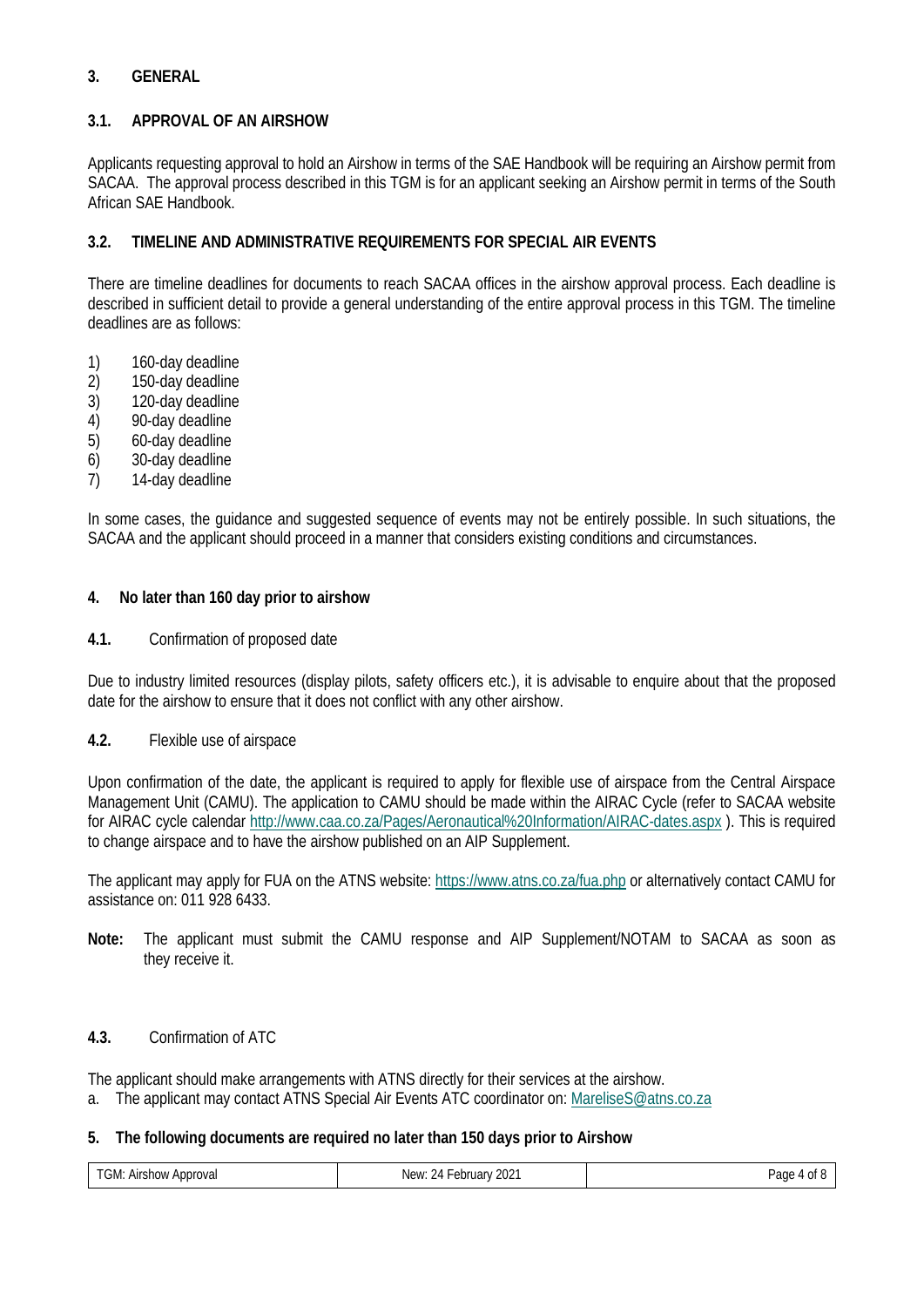- **5.1.** Submission of application
	- 5.1.1. Application is made to SACAA on form CA183-334.
	- 5.1.2. Application should be completed in full.
- **5.2.** Landowner permission
	- 5.2.1. Permission letter should be submitted to SACAA
	- 5.2.2. Permission should be granted by owner of the airfield (i.e. if it is owned by the municipality, permission should be granted by the municipality).
- **5.3.** Permission should:
	- 5.3.1. Clearly stipulate the date for which permission is granted
	- 5.3.2. Clearly grant permission for the airshow to take place
- **5.4.** SASREA Response
	- 5.4.1. All Airshows are required to comply with SASREA
	- 5.4.2. Applicants are required to apply to SAPS for event categorisation. Applicants may use the following link to assist: [https://www.saps.gov.za/services/risk\\_cat.php](https://www.saps.gov.za/services/risk_cat.php) or contact their local SAPS directly.
	- 5.4.3. The applicant is required to submit the Event Categorisation application form to SACAA as evidence that they have applied for risk categorisation.
	- 5.4.4. If the applicant has already received the final response from SAPS, they should submit the final response.

**Note:** No event may be approved without the final SAPS risk categorisation*.*

## **6. The following documents should be submitted no later than 120 days prior to Airshow**

- **6.1.** Appointment of Flight Display Director
	- 6.1.1. Every airshow requires an FDD
	- 6.1.2. It is required that the applicant has finalised the appointment of the FDD at this point. This will allow the FDD to have sufficient time to perform their tasks.
	- 6.1.3. The FDD should be accredited with ASSA
	- 6.1.4. The applicant should submit a formal signed letter of appointment and acceptance by the FDD to SACAA.
	- 6.1.5. The FDD will be responsible for appointing their support staff i.e. FDSO, PD, ramp controller etc.

## **7. The following documents should be submitted no later than 90 days prior to Airshow**

The FDD should submit signed letters of appointment and acceptance of airside support staff i.e. FDSO, PD, ramp controller etc.

#### **8. The following documents should be submitted no later than 60 days prior to Airshow**

#### **8.1.** Pre-event audit

8.1.1. The pre-event audit should be conducted in the prescribed checklist (Appendix A), and should cover at least:

| $\mathbf{u}$<br>$\ddot{\phantom{0}}$ | Approval<br>Airshow<br>UNI. | $202^{\degree}$<br>$\sum$<br>New <sup>.</sup><br>obr<br>1 M<br>71 | Page |
|--------------------------------------|-----------------------------|-------------------------------------------------------------------|------|
|--------------------------------------|-----------------------------|-------------------------------------------------------------------|------|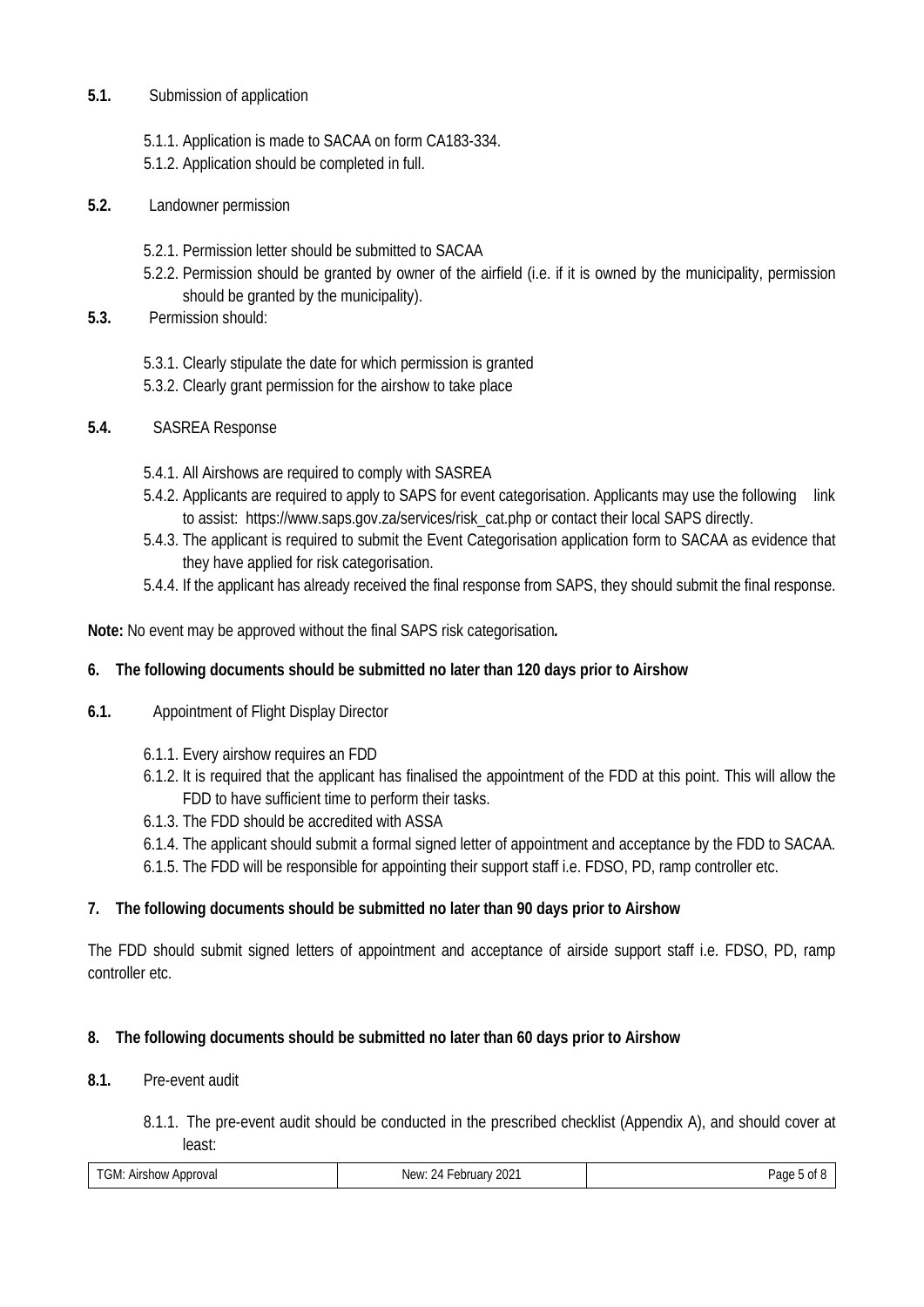- 8.1.2. General condition of the airfield
- 8.1.3. Airside area
- 8.1.4. Airfield security
- 8.1.5. Fuel
- 8.1.6. Airfield support
- 8.1.7. ATC requirements
- 8.1.8. Emergency response plan
- 8.1.9. Disaster Management Plan
- a. Emergency evacuation plan
- 8.1.10. SAE Handbook chapter 5 requirements
- 8.1.11. The audit should have a complete risk assessment matrix
- 8.1.12. The audit should be carried out by an ASSA accredited FDD or FDSO
- 8.1.13. The audit should be signed off by the appointed FDD of the Airshow.
- **8.2.** Insurance schedule for airshow
	- 8.2.1. The applicant is required to have public liability insurance for the airshow as required by SASREA and the SAE Handbook.
	- 8.2.2. A copy of the insurance policy should be sent to SACAA
	- 8.2.3. The insurance policy document should:
	- 8.2.4. Clearly state that it covers the airshow
	- 8.2.5. Indicate SACAA as co-insured
	- 8.2.6. Indicate the FDD, FDSO and all airside officials as co-insured
- **8.3.** Letter confirming aircraft insurance
	- 8.3.1. The applicant should send a letter to SACAA whereby they confirm that all participating aircraft for the airshow will have the required mandatory 3rd party insurance
	- 8.3.2. The applicant is responsible of making sure all participants have the aircraft insurance
- **8.4.** Signed emergency plan
	- 8.4.1. Emergency response plan airside (Approved and signed by a Senior person qualified to develop and approve disaster management, emergency response and evacuation plans, and submitted to the organiser)
	- 8.4.2. Event (Public side) Disaster Management and Evacuation Plan, (Approved and signed by a Senior person qualified to develop and approve disaster management, emergency response and evacuation plans, and submitted to the organiser)
	- 8.4.3. All names and contact details of emergency services personnel, JOC; VOC, Fire, Ambulance, SAPS, Traffic, Security, Hospital and other respective safety personnel.

## **8.5.** Airfield layout and Operational Plan

- 8.5.1. The plan should be in accordance with the SAE Handbook chapter 5
- 8.5.2. The plan should consist of at least the following:
- 8.5.3. The names of all airside operational personnel, with their respective duties and reporting structures

| TGM: Airshow,<br>Approval | 2021<br>New.<br>- Lebruary L<br>24 | age<br>UL O |
|---------------------------|------------------------------------|-------------|
|                           |                                    |             |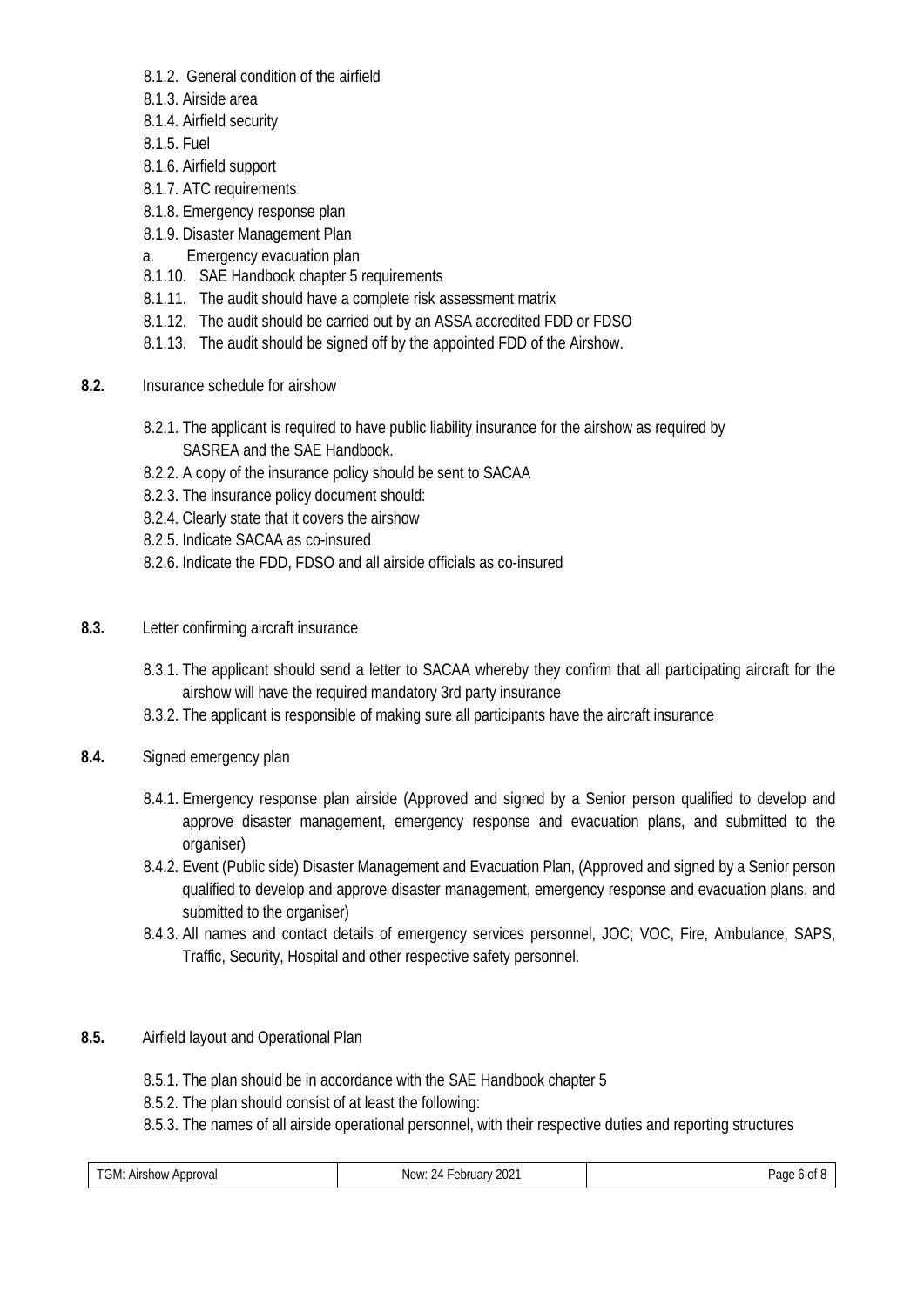- 8.5.4. A detailed chronology of all airside personnel and display related functions, duties, activities, checks, inspections, briefings, prior to, during and after the event including the practice, rehearsal, and validation days
- 8.5.5. The site plan and layout for the event, indicating the position and distances for the airside vs. public side with demarcated crowd line, flight lines for the respective types, size, speed and complexity of the displays and aircraft and detailing the method of indicating these flight lines on the ground to the display pilots
- 8.5.6. First responder/emergency vehicles parking positions and response routes
- 8.5.7. Airside Safety Tower, housing the ATC, FDD, FDSO, FCC
- 8.5.8. Public commentator stand/tower if different from the airside safety tower, emergency exits
- 8.5.9. Display aircraft parking, arriving aircraft parking etc.

# **9. The following documents should be submitted no later than 30 days prior to Airshow**

- **9.1.** Preliminary program
	- 9.1.1. A list of temporary validations to be conducted should be sent to SACAA
	- 9.1.2. A draft program indicating all displays with time slots should be submitted to SACAA
	- 9.1.3. The AOC display approval from the CAA (Flight Operations Department). As per the SAE Handbook chapter 5.17.
	- 9.1.4. SACAA does not approve any car acts and the car portion of a display should be approved by Motorsport South Africa (MSA) (SAE Handbook chapter 5.28).
	- 9.1.5. Skydiving displays require a separate approval, demonstration jump approval required.

# **9.2.** Pilot briefing notes

- 9.2.1. It is advisable to include the following details:
- 9.2.2. Briefing particulars (date, time, venue etc.)
- 9.2.3. Names of Airside safety personnel
- 9.2.4. Airport layout (runway characteristics, display lines, crowed lines, etc.)
- 9.2.5. Weather information considerations
- 9.2.6. General rules (Aircraft airworthiness requirements, FDD authority etc.)
- 9.2.7. Aircraft Display (hard deck, limitations etc.)
- 9.2.8. Flying program
- 9.2.9. Radio communication
- 9.2.10. Emergency situations
- 9.2.11. Safety
- 9.2.12. Identification of hazards
- 9.2.13. Non- compliances
- 9.2.14. Any other safety related information
- **9.3.** Signed indemnity

Organiser must complete and sign form CA 183-350

**9.4.** Proof of payment

Proof of payment to be submitted to SACAA

**9.5.** Final confirmation letter

| TGM:<br>. Airshow<br>Approval | $\overline{\phantom{0}}$<br>202 <sup>2</sup><br>∵ Februarv <sub>⊷</sub><br>New<br>, п<br>. | Page<br>0t |
|-------------------------------|--------------------------------------------------------------------------------------------|------------|
|                               |                                                                                            |            |